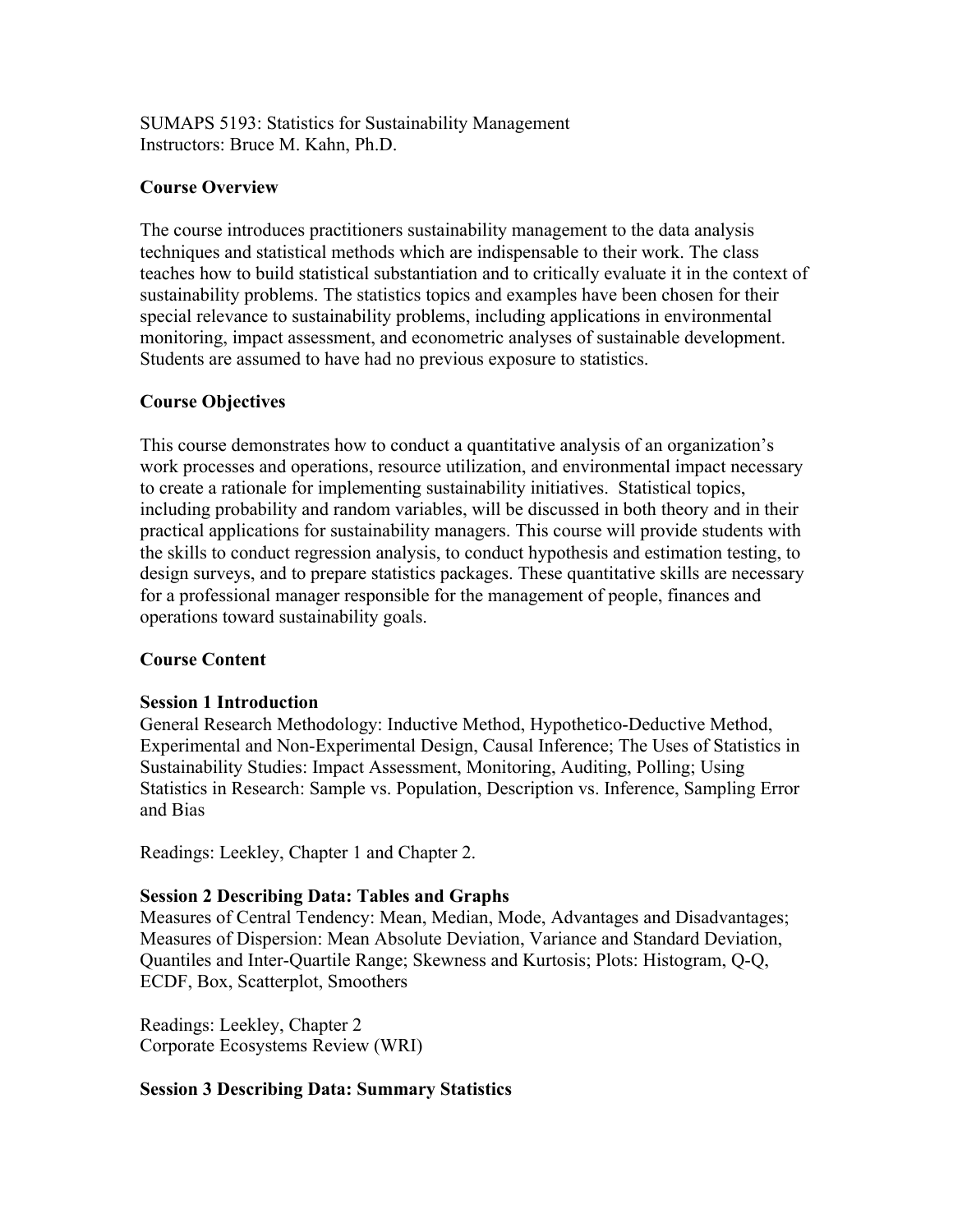Measures of Central Tendency: Mean, Median, Mode, Advantages and Disadvantages; Measures of Dispersion: Mean Absolute Deviation, Variance and Standard Deviation, Quantiles and Inter-Quartile Range; Skewness and Kurtosis; Plots: Histogram, Q-Q, ECDF, Box, Scatterplot, Smoothers

Readings: Leekley, Chapters 3, Homework 1: Exercises from Leekley Chapters 2

*Assessing social responsibility: A quantitative analysis of Appraisal in BP's and IKEA's social reports http://dcm.sagepub.com/content/6/1/55.full.pdf+html*

*Corporate Management, Industry Competition and the Sustainability of Firm Abnormal Profitability http://link.springer.com/content/pdf/10.1023%2FA%3A1022489324208*

### **Session 4 Basic Probability**

The Origins of Probability Theory; Events; The Laws of Probability; Probability of A or B; Conditional Probability; Joint Probability; Bayes' Rule; Permutations and Combinations, Discrete vs. Continuous, Category vs. Ordered vs. Quantitative; Expected Value, Variance; Discrete Random Variables: Binomial, Poisson, Hypergeometrics; Continuous Random Variables: Normal, Chi-Squared, Exponential

Readings: Leekley, Chapter 4,

Abbet et al. 2012. Organizational culture and the success of corporate sustainability initiatives: An empirical analysis using the Competing Values Framework. Lennox and King. Does it pay to be green? 2010.

Homework 2: Exercises from Leekley Chapters 3.

### **Session 5 Probability Distributions**

The Origins of Probability Theory; Events; The Laws of Probability; Probability of A or B; Conditional Probability; Joint Probability; Bayes' Rule; Permutations and Combinations, Discrete vs. Continuous, Category vs. Ordered vs. Quantitative; Expected Value, Variance; Discrete Random Variables: Binomial, Poisson, Hypergeometrics; Continuous Random Variables: Normal, Chi-Squared, Exponential

Readings: Leekley, Chapter 5,

*Deriving sustainability measures using statistical data: A case study from the Eisenwurzen, Austria. http://www.sciencedirect.com/science/article/pii/S1470160X09001411*

*Life Cycle Tools within Ford of Europe's Product Sustainability Index*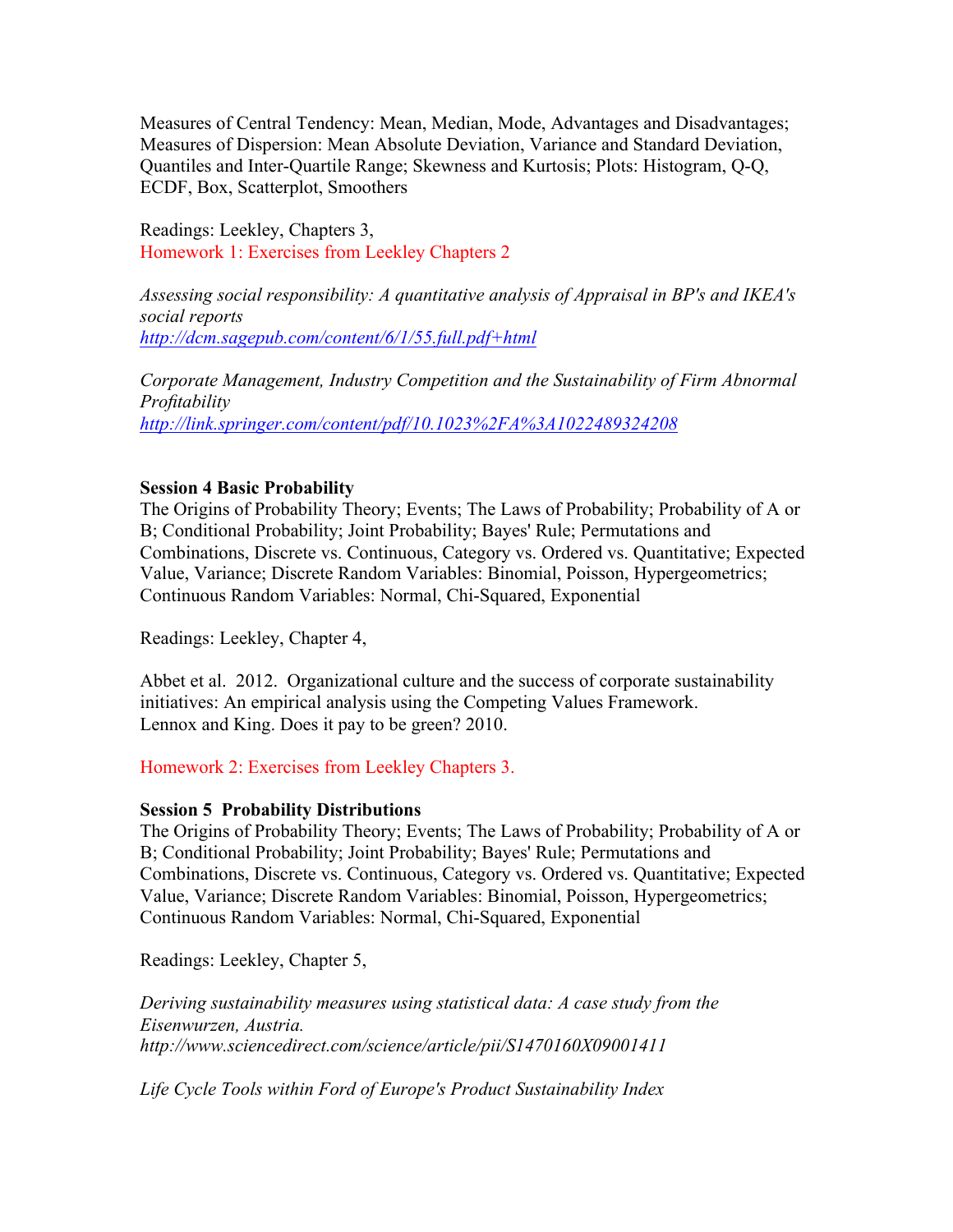*http://link.springer.com/content/pdf/10.1065%2Flca2006.08.267*

*Modelling More Sustainable Aluminium http://www.alcoa.com/sustainability/en/pdfs/KMartchek\_IJLCA\_7772.pdf*

Homework 3: Exercises from Leekley Chapter 4

### **Session 6 Sampling and Sampling Distributions**

Random sampling, stratified sampling, cluster sampling, the t-table, Environmental Sampling, Surveys and experiments; Experimental design; Constructing Samples; Constructing indices and scales; Examples of bad survey questions; Replication in natural vs social sciences.

Readings: Leekley, Chapter 6,

Chapter 12 of The Signal and the noise, Nate Silver.

Homework 4: Exercises from Leekley Chapter 5

### **Session 7 Estimation and Confidence Intervals**

Point and interval estimators, estimate of proportion, populations mean

Readings: Leekly Chapter 7. Dimson et al, 2012 Evans and Peiris, 2010

Homework 5: Exercises from Leekley Chapter 6

### **Session 8 Hypothesis Testing**

Independence of Observations Central Limit Theorem Sampling Distributions Tests for distribution (Kolmogorov-Smirnov, Q-Q tests). The one-sample t-test for a population mean; One-sample Chi-squared test for population variance; Two-sample t and z tests for population mean; two-sample z test for population variance

Readings: Leekley, Chapter 8, Homework 6: Exercises from Leekley Chapter 7

# **Midterm Due: Distributed on Feb 28. Review Eccles paper and develop research proposal**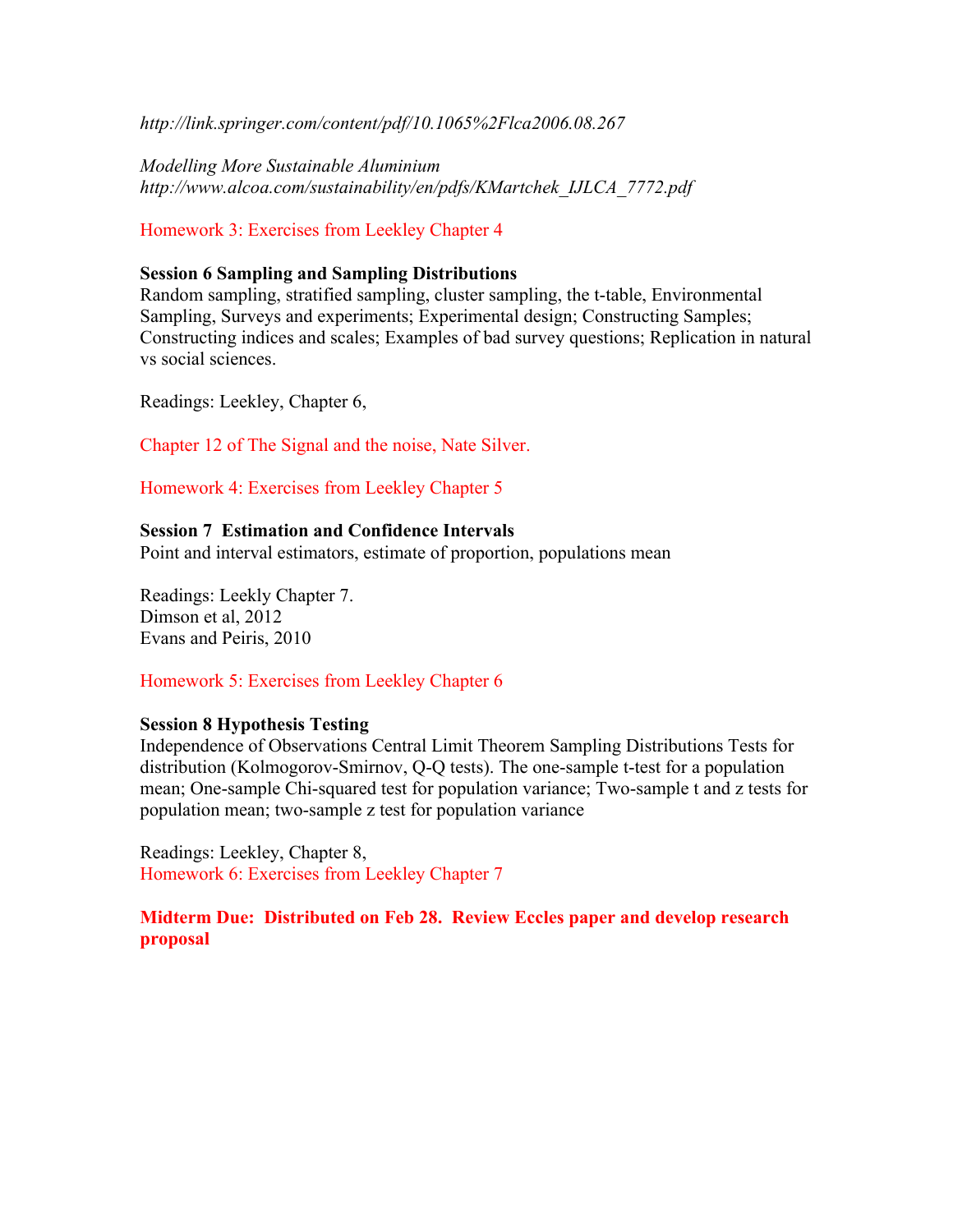#### **Session 9 Hypothesis Testing**

Independence of Observations Central Limit Theorem Sampling Distributions Tests for distribution (Kolmogorov-Smirnov, Q-Q tests). The one-sample t-test for a population mean; One-sample Chi-squared test for population variance; Two-sample t and z tests for population mean; two-sample z test for population variance

Readings: Leekley, Chapter 9 Guenster et al., 2006 Lev et al., 2008

Homework 7: Exercises from Leekley Chapter 8

### **Session 10 Hypothesis Testing**

Independence of Observations Central Limit Theorem Sampling Distributions Tests for distribution (Kolmogorov-Smirnov, Q-Q tests). The one-sample t-test for a population mean; One-sample Chi-squared test for population variance; Two-sample t and z tests for population mean; two-sample z test for population variance

Readings: Leekley, Chapter 10 Groysberg et al., 2008 Crook et al. 2011. Homework 8: Exercises **from Leekley Chapter 9**

#### **Session 11 Hypothesis Testing**

Independence of Observations Central Limit Theorem Sampling Distributions Tests for distribution (Kolmogorov-Smirnov, Q-Q tests). The one-sample t-test for a population mean; One-sample Chi-squared test for population variance; Two-sample t and z tests for population mean; two-sample z test for population variance

Readings: Leekley, Chapter 11 Edmans, A., 2011. Harjoto and Jo, 2011

Homework 9: Exercises from Leekley Chapter 10

#### **Session 12 Regression Analysis**

Covariance and Correlation, Spearman Rank Correlation, Correlation Tests; Scatterplot and Univariate Regression. Regression Error, Coefficient of Determination; Assumptions of the Linear Regression Model; Multivariate regression, Hypothesis Tests about Coefficients and the Model; Specification; Missing Data; Heteroschedasticity; Discrete Dependent Variables

Readings: Leekley, Chapters 12 Semenova and Hassel, 2008.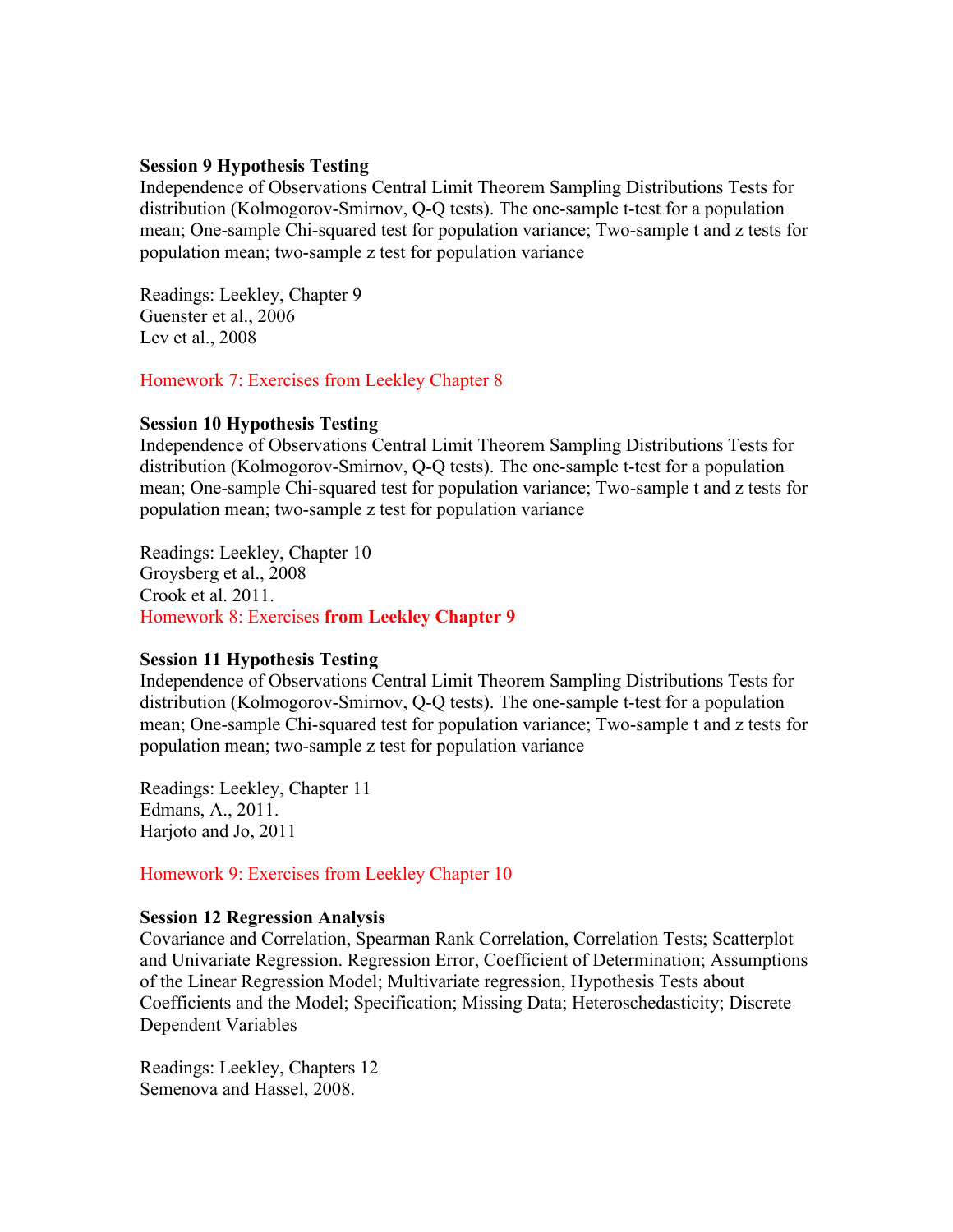Garz et al. 2002

### Homework 10: Exercises from Leekley Chapter 11

#### **Session 13 Regression Analysis**

Covariance and Correlation, Spearman Rank Correlation, Correlation Tests; Scatterplot and Univariate Regression. Regression Error, Coefficient of Determination; Assumptions of the Linear Regression Model; Multivariate regression, Hypothesis Tests about Coefficients and the Model; Specification; Missing Data; Heteroschedasticity; Discrete Dependent Variables

Readings: Leekley, Chapters 13 Olsson, 2007.

#### Homework 11: Exercises from Leekley Chapter 12

#### **Session 14 Time-Series Analysis**

Exploiting patterns over time, basic components of a time series, seasonal variation, the long-term trends, the business cycles, forecasting.

Readings: Leekley Chapter 14 Allouche and Larouche 2005, Amman et al. 2010.

Homework 12: Exercises from Leekley Chapter 13 **Homework: Final Exam Presentations**

#### **Session 15 Environmental Applications of Statistics**

Environmental Valuation: Hedonic Pricing Models, Stated Willingness to Pay, Travel Cost Models, Random Utility Models; Environmental monitoring: Designs, CUSUM Charts, Chi-squared Tests; Spatial data: Quadrat Counts, Tests for non-uniformity, Spatial Autocorrelation and Variograms,, Kriging.

Readings: Homework 13: Exercises from Leekley Chapter 14 **Homework: Final Exam Presentations**

**Session 16: Final Exam Presentations**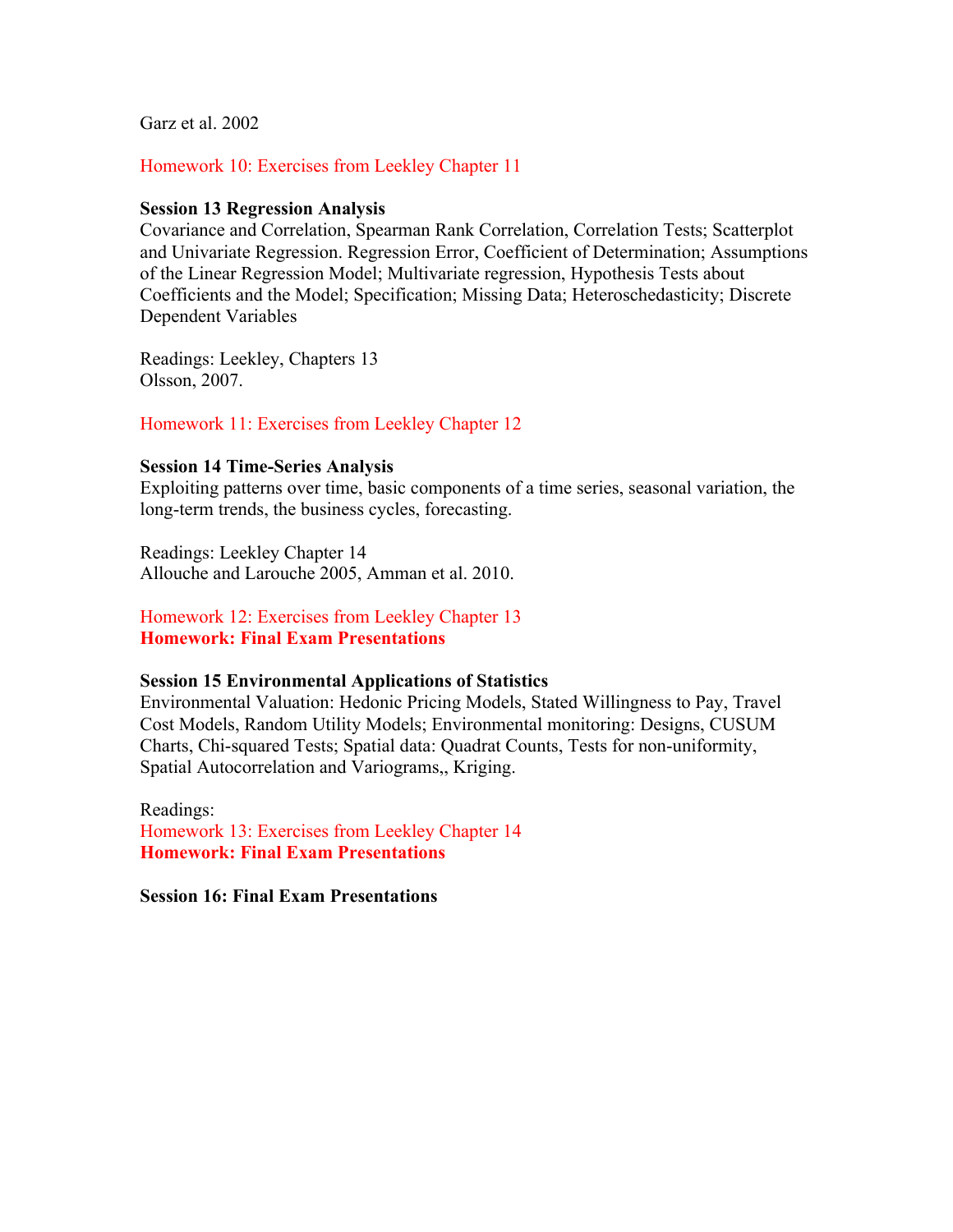# **Method of Instruction and Evaluation**

The course is based on 200 points.

Homework Assignments: There will be 13 weekly problem-solving assignments each worth 10 points for at total of 130 points.

Participation: Each student will make a presentation on the weeks reading "sustainability" reading assignments plus their active participation in class worth 10 points

Tests: There will be a take-home midterm exam and a take-home final, each worth 30 points.

# **The Midterm is due on March 19th. The Final Exam is due on May 7th.**

I will hold office hours on Tues's from 6:30-7:45 pm at 2929 Broadway, by appointment. Recitation Periods TBD

# **Text Books**

Robert M. Leekley, Applied Statistics for Business and Economics, CRC Press, 2009, ISBN #978-1-4398-0568-8

All additional readings will be listed in Courseworks. Any readings whose full-text is not available through the links in Courseworks will be placed on reserve at the Library.

# **Additional Books of Interest on Reserve:**

- The Black Swan: The Impact of the Highly Improbable Nassim Nicholas Taleb
- Moneyball: The Art of Winning an Unfair Game, Michael Lewis
- Freakonomics: A Rogue Economist Explores the Hidden Side of Everything, Steven Levitt and Stephen J. Dubner.
- How to Lie with Statistics, Darrell Huff
- The Signal and the Noise: Why So Many Predictions Fail but Some Don't, Nate Silver
- Capitalism at a Crossroads, Stuart Hart

# **Policies**

# Academic Integrity

The School of Continuing Education does not tolerate cheating and/or plagiarism in any form. Those students who violate the Code of Academic and Professional Conduct will be subject to the Dean's Disciplinary Procedures. The Code of Academic and Professional Conduct can be viewed online: